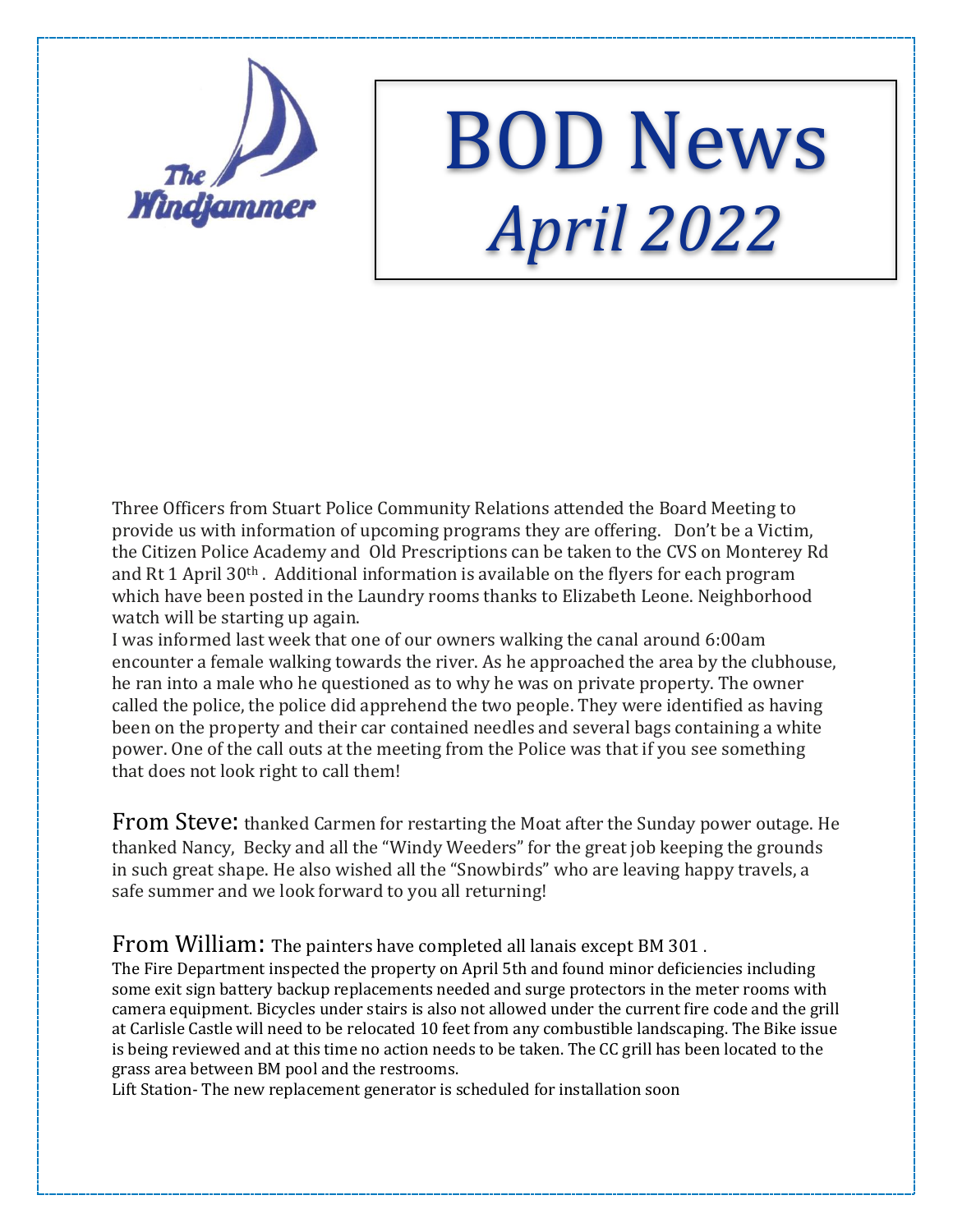The LP fuel tank proposals are in the packets. Moat – The moat pump check valve and intake housing was repaired. The check valve was moved higher up the intake pipe to help lessen corrosion.

Docks- Carmen has completed the dock staining on the river docks and the Clubhouse bridges Pools- Treasure Coast Surfaces has sent a proposal for repairs at the British Merchant Pool and sealing and or repainting of all pool decks.

State Health Department Pool Rule changes now include mandatory signage for depth warnings and only commercially bottled water in plastic bottles on the wet deck. New signs have been ordered.

## Grounds/Landscaping Committee: is busy working on plans for next

season while strategizing on maintaining the grounds over the summer. The committee would like to thank Ann Marie Healy for the lovely handmade quilt and other gifts she donated that added \$1600.00 to the committee donations. The winner of the lovely quilt was Paula Roux! These donations help the committee to supplement the Grounds/Landscaping budget in continuing the improvement and maintaince of our grounds.

Social Committee: Music Bingo on the 27<sup>th</sup>, information has been sent out and is posted in the laundry rooms.

Grievance Committee: meetings were held on March 29th and April 11th for the committee to review fines voted by the board against two owners who did not comply with our Rules and Regulations. The committee voted unanimously in each case to uphold the board's decision and the fines of \$1000 to each owner.

Any owner doing work should review our rules and requirements prior to the start of the project. Contact any member of the Architectural Committee; Tim Kelly, Charlie LaBarbera, Manny Martinez, Lee Varner or William with questions on forms, permits and requirements.

Architectural Review Committee: Tim Kelly informed us that the committee is active and willing to help any owner with questions or concerns when planning and doing a remodel. He informed us that guidelines need to be followed, all contractors must fill out the contractor's form, be licensed and insured. There is a rumor that contractors no longer need to be licensed which **is not true** in the state of Florida.

Owner Reminders: I was asked at the meeting to remind all again that the speed limit in the complex is **15mph.** We have had additional complaints of near accidents especially on the bend in front of WP. Also, folks are not stopping at **the stop sign leaving the north side** at the entrance. Folks pulling in have encounter cars driving through the stop sign and on the wrong side of the road!

Family and Resident guest's names need to be summitted prior to their arrival to the office as per our Rules and Regulations.